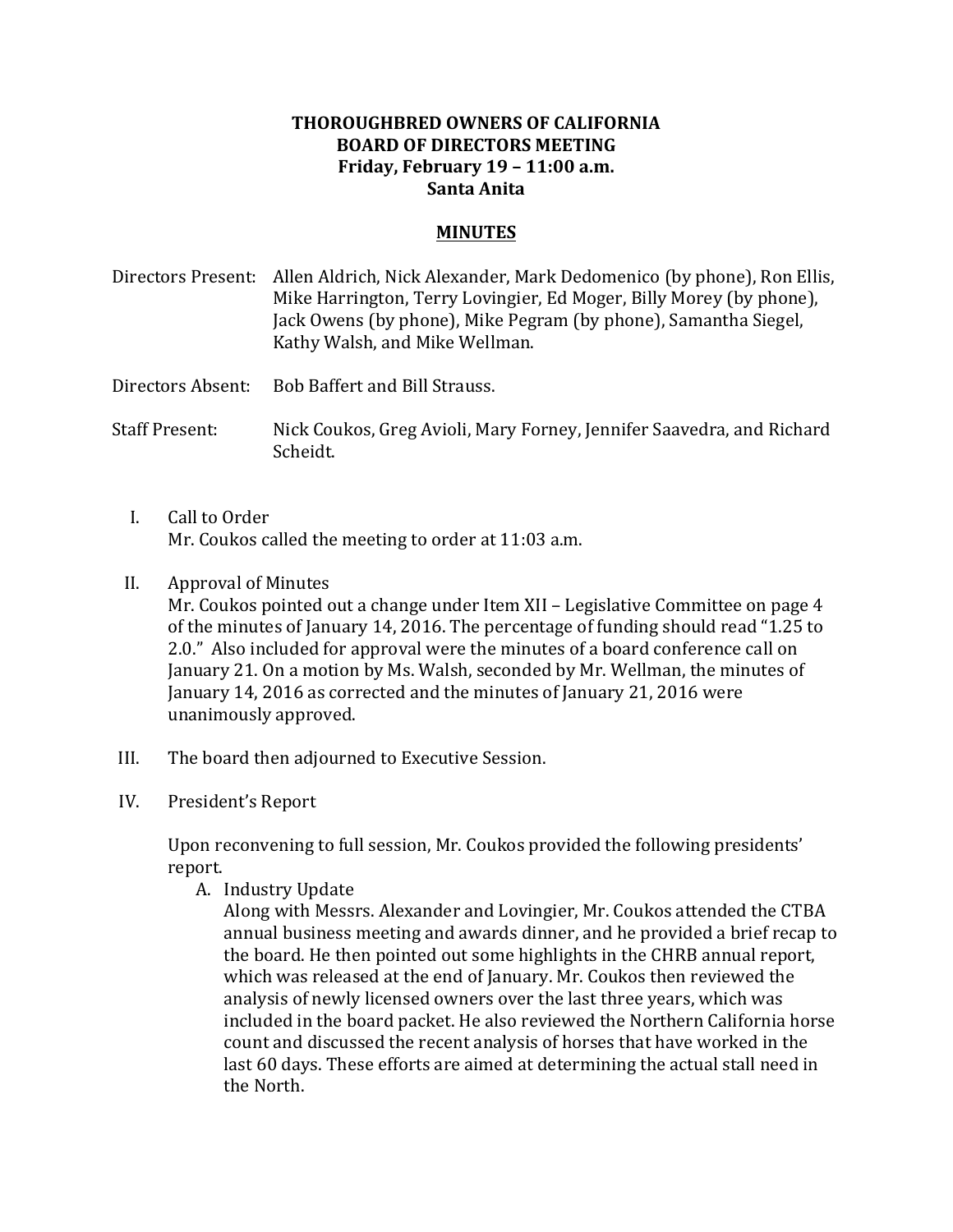- B. Northern & Southern California Stabling & Vanning Update Mr. Avioli provided an update on current legislation, which was followed by discussion.
- C. CHRB 20-mile Radius Proposal

Mr. Coukos informed the board that a meeting on this subject is scheduled for this coming Wednesday. The CHRB is now proposing to target 2-4 specific satellites and offer a one-time, up-front payment of about \$25,000 for specific capital expenditure costs. Mr. Coukos will report back to the board after Wednesday's meeting.

- D. CHRB Riding Crop Rule Discussions Messrs. Coukos and Pegram participated on a conference call regarding the jockey whip three-strike rule with representatives of the CHRB and the jockeys during which the jockeys voiced objections to the rule. He will report back after further discussions.
- E. CHRB February Board Meeting Agenda Mr. Coukos reviewed the agenda for the upcoming CHRB board meeting. The items on which he expects to respond include one concerning the CMC and a request for an Arabian race at Santa Anita. He noted that we did agree to allow Santa Anita to have four Arabian races in 2016, and we will support this one race on April 2.
- F. National HBPA Convention Update Mr. Coukos attended the HBPA national convention in Florida on Feb. 5 and 6. There were interesting discussions on medication issues, including those focusing on inconsequential trace level testing and zero tolerance. There were also discussions on the IHRA and federal/local legislation.
- G. 2016 TOC Board Election March 1 Nomination Deadline Mr. Coukos reported we now have running for board five incumbents and two nominations. In addition, one additional person is gathering signatures to qualify via the petition process.
- H. Board Position on Non-Lasix Racing and Uniform Medication Guidelines Mr. Coukos reviewed a request from a TOC member that the board support the running of a non-Lasix race for two year olds. He asked for confirmation of the board position on this. On a motion by Mr. Harrington, seconded by Ms. Walsh, the board voted unanimously to maintain its current position in support of the Uniform Medication Guidelines and opposing the running of non-Lasix races at this time.
- I. Monarch Request re: Turf TV Mr. Coukos reviewed a proposal from Monarch, which was included in the board packet. Monarch would like to expand their signal to the UK market for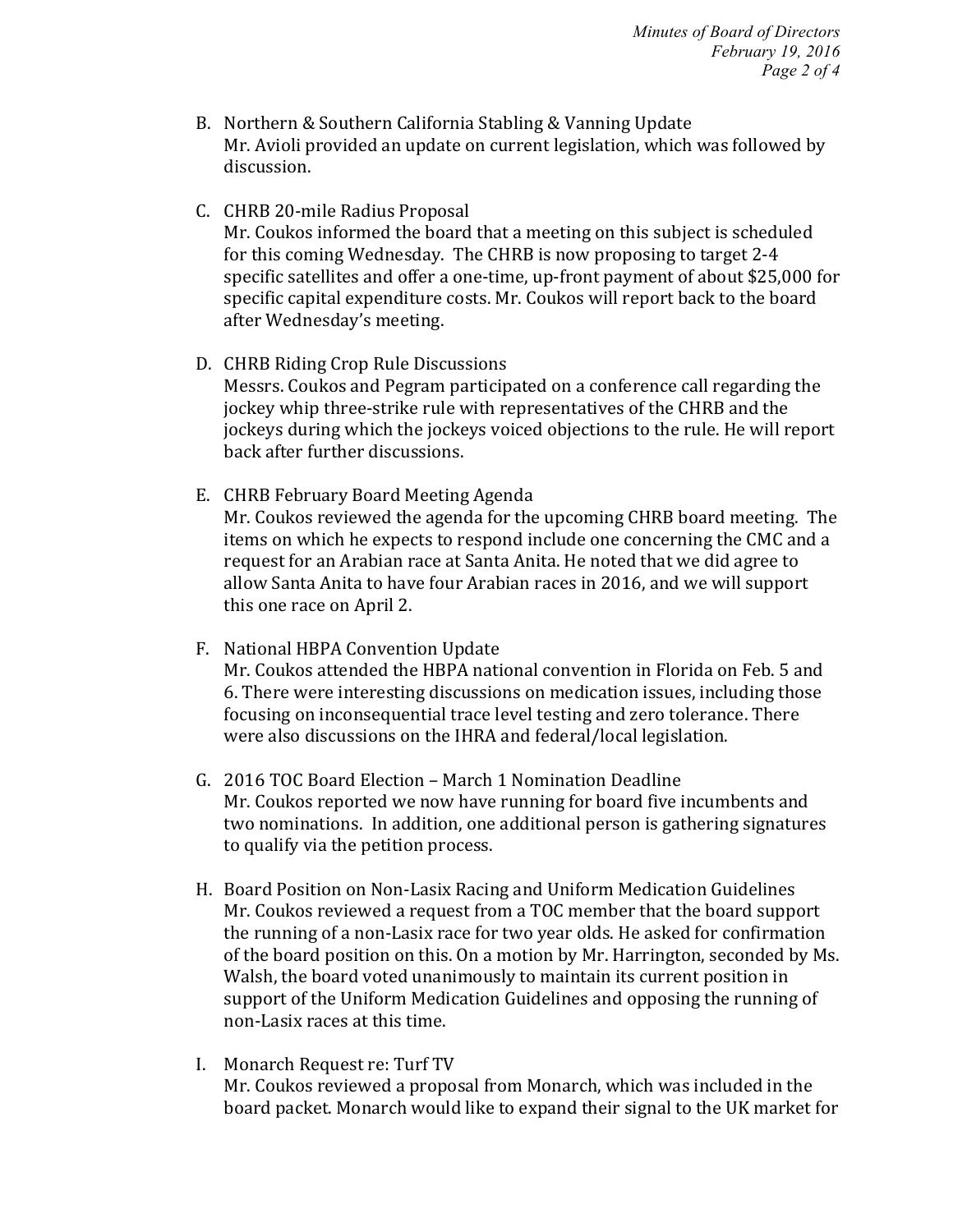*Minutes of Board of Directors February 19, 2016 Page 3 of 4*

a flat day rate of \$750 for Golden Gate and \$1000 for Santa Anita. Secondly, Monarch requested TOC approval to send the Santa Anita signal to PMU (Brazil) at a net rate of  $5\%$ . Following discussion, the board recommended Mr. Coukos counter regarding the UK signal proposal with a rate representing the greater of 6% or the day rate. The board had no objections to the request regarding PMU (Brazil).

- V. ADW/Simulcast Committee Discussed in executive session.
- VI. Finance Committee

Mr. Alexander provided a brief financial report, indicating we are far in advance of where we were this time last year, with a surplus over \$200,000. He also reported that the audit is in hand, and copies were available to the board members. Mr. Lovingier made a motion to accept the audited financial statement for 2014-15, which was seconded by Mr. Aldrich and unanimously passed.

VII. Owner Relations Committee

Mr. Wellman updated the board on the 2015 owner of the year statistical awards and reminded the board to consider nominees for the Chairman's Award. He noted that Kings River Ranch had 296 starts and suggested also considering honoring the owner with the most starts.

Mr. Wellman then provided a report on the CMC regarding recent proposals from the tracks on their proposed use of CMC funds for marketing. He will be meeting with them next week. Following a lengthy discussion of the CMC, Mr. Pegram recommended that TOC stand firm on our request for a 50% vote.

VIII. Racing Affairs Committee

Mr. Scheidt gave a brief update on the Los Alamitos Spring Meet race meet agreement. He also reported on the current Del Mar overpayment, noting that there was a meeting with Del Mar representatives this morning at which they outlined the formal proposals that they will be submitting in the next 7-10 days. He then reported on the CARF fair proposals, indicating that he has had a pre-meeting with the CARF representatives. Lastly, Mr. Scheidt reported that he visited Santa Rosa last week and met the new fair manager, who is very supportive of racing.

IX. Medication Committee

Dr. Dedomenico reported that \$65 million in private donations have been received for the study stem cell therapy in Thoroughbreds.

## X. Legislative Committee Mr. Coukos reported on a very successful Cal Cup-Sunshine Millions day, which he, Mr. Avioli and Ms. Black spent with Senator Ed Hernandez.

XI. Race Meet Reports